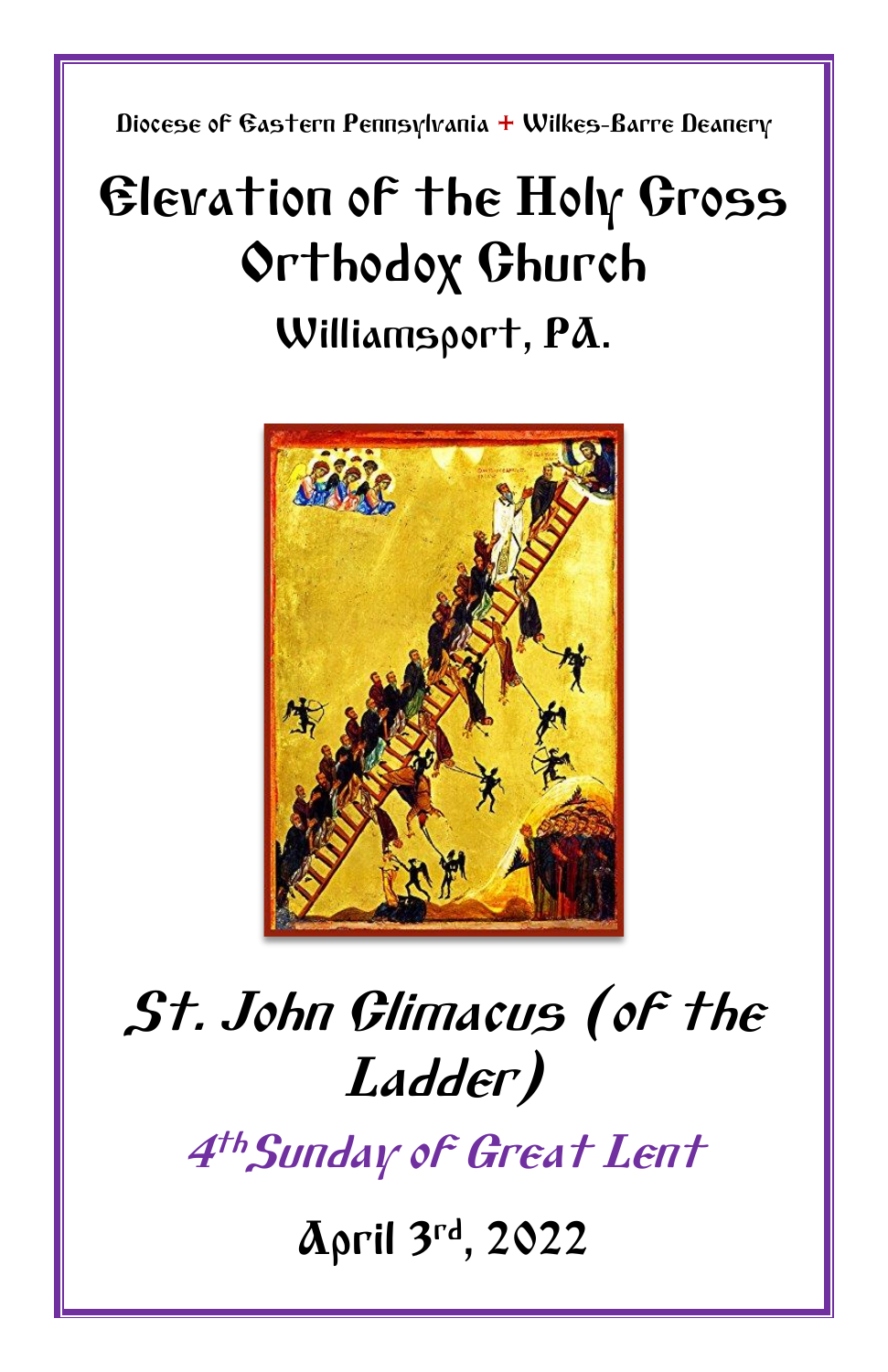### Elevation of the Holy Cross Orthodox Church

1725 Holy Cross Ln Williamsport, Pennsylvania 17701-2749 www.holycrosswilliamsport.org

Rev. Fr. Seraphim Reynolds, Pastor Office: 570.322.3020 (c) 717.576.3503 Email: priestseraphim@protonmail.com

*Scripture Readings: Epistle: Ephesians 5:9-19; Hebrews 6:13-20 Gospel: St. Matthew 4:25-5:12; St. Mark 9:17-31*

*A warm welcome to everyone this morning! Please join us for some fellowship after in the Parish Hall!*

#### **Services, Events & Announcements**

+ **Presanctified Liturgy** – Wednesday April  $6<sup>th</sup>$  @ 5:30 ( $9<sup>th</sup>$  Hour @ 5:20) Lenten potluck following

+ **Great Canon of St. Andrew of Crete** – Thursday April 7th @ 5:30

+ Akathist to the Most Holy Theotokos - Friday April 8<sup>th</sup> @ 5:30

+ Great Vespers - Saturday April 9<sup>th</sup> @ 5pm

+ *Divine Liturgy* – *Sunday of St. Mary of Egypt –* April 10th @ 10am (Hours @ 9:40), a Lenten fellowship following in the Hall.

 $+$  Please let Fr Seraphim know when you would like to go to confession during this Lenten Season, before Holy Week.

+ Michael Juran wishes to thank everyone who had a part in helping him (and Catherine Mann) get settled in his home.

### *Our Giving – March 27 th, 2022*

Tithes/Offerings - \$1,327.00 / Online Giving - \$125.00 Candle Offerings – \$83.00 / Love Offerings - \$20.00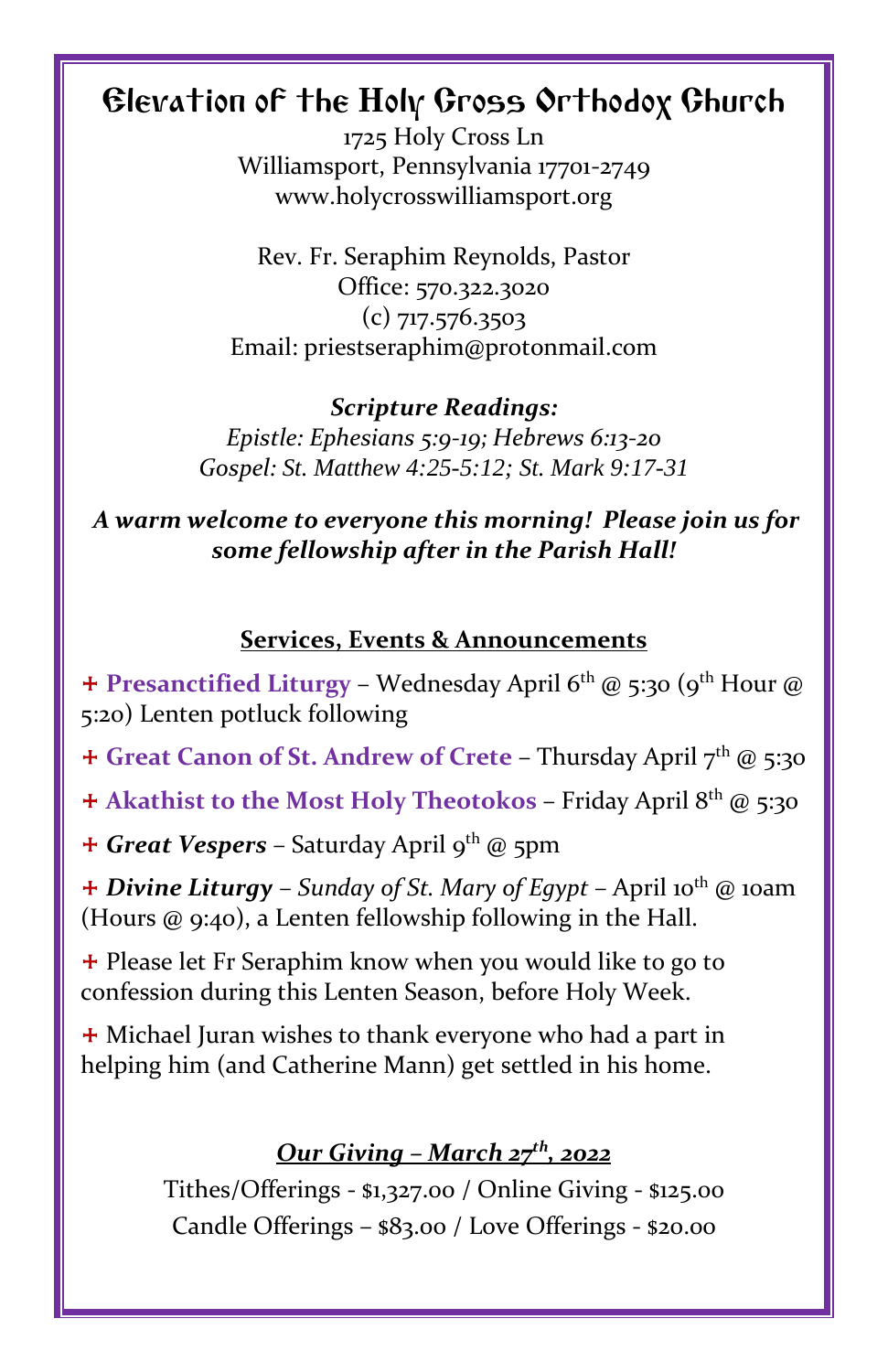*Regarding Holy Communion***:** Only those faithful who are Orthodox Christians and have properly prepared themselves by fasting, prayer [i.e., *Prayers Before Communion*], recent confession, and who were *at least present for the reading of the Epistle and Gospel* should approach to receive the Holy Eucharist. *We should all be at peace with everyone too***.** If you have any questions about Communion, please see Fr. Seraphim.  $\circled{c}$ 

#### **Sunday Four in Great Lent by Blessed Metroplitan Philaret**

It is necessary to remember this. People forget that the path of Christianity is indeed an ascetical labour. Last Sunday, we heard how the Lord said: "He that would come after Me, let him take up his cross, deny himself, and follow Me." The Lord said this with the greatest emphasis. Therefore, the Christian must be one who takes up his cross, and his life, likewise, must be an ascetic labour of bearing that cross. Whatever the outward circumstance of his life, be he monk or layman, it is of no consequence. In either case, if he does not force himself to mount upwards, then, of a certainty, he will fall lower and lower.

And in this regard, alas, people have confused thoughts. For example, a clergyman drops by a home during a fast. Cordially and thoughtfully, they offer him fast food (i.e., food prepared according to the rules of the Fast), and say: "For you, fast food, of course!" To this, one of our hierarchs customarily replies: "Yes, I am Orthodox. But who gave you permission not to keep the fasts?" All the fasts of the Church, all the ordinances, are mandatory for every Orthodox person. Speaking of monastics, such ascetics as St. John of the Ladder and those like him fasted much more rigorously than the Church prescribes; but this was a matter of their spiritual ardour, an instance of their personal ascetic labour. This the Church does not require of everyone, because it is not in accord with everyone's strength. But the Church DOES require of every Orthodox the keeping of those fasts which She has established.